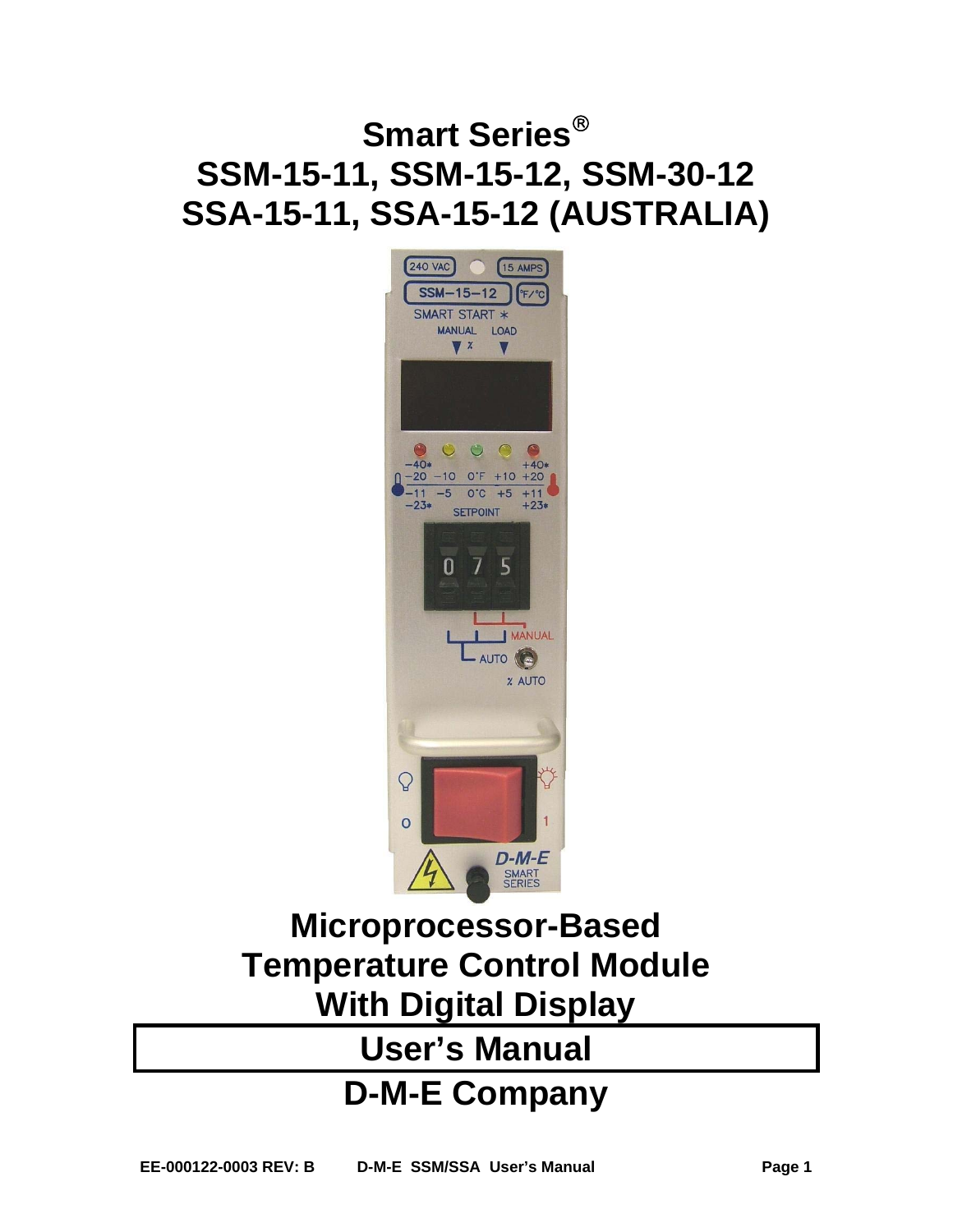Copyright © D-M-E Company LLC 2010. All rights reserved.

D-M-E Company products are covered by USA and foreign patents, trademarks and copyrights issued and pending. Information in this publication supersedes that in all previously published material. Specifications and any changes are reserved.

Printed in the United States of America

# **D-M-E Company LLC 29111 Stephenson Highway Madison Heights, MI 48071 USA**

D-M-E Company and D-M-E are registered trademarks of D-M-E Company LLC.

# **WARRANTY**

D-M-E Company warrants that this product will be free from defects in materials and workmanship for a period of three (3) years from the date of shipment. If any such product proves defective during this warranty period, D-M-E Company, at its option, either will repair the defective product without charge for parts and labor, or will provide a replacement in exchange for the defective product.

This warranty shall not apply to any defect, failure or damage caused by improper use or improper or inadequate maintenance and care. D-M-E Company shall not be obligated to furnish service under this warranty; a) to repair damage resulting from attempts by personnel other than D-M-E Company representatives to repair or service the product; b) to repair damage resulting from improper use or connection to incompatible equipment; or c) to service a product that has been modified or integrated with other products when the effect of such modification or integration increases the time or difficulty of servicing the product.

**This warranty excludes replacement of Fuses, Triac, Calibration, and damage to the product from the use of improper styles of fuses. (Use only ABC type replacement F1 & F2 Load Fuses) The maximum allowable Load Fuse rating is 15 amps. Lower ratings may be used for improved protection.** 

# **SAFETY**

D-M-E Company products have been designed to be safe and simple to operate. As with any electronic equipment, you must observe standard safety procedures to protect both yourself and the equipment.

# **To Prevent Injuries:**

- To avoid electrical shock or fire hazard, do not apply voltage to a terminal that exceeds the range specified for that terminal.
- To avoid mechanical injury, electrical shock or fire hazard, do not operate this product with covers or panels removed. All unused slots of a main frame must be covered with the appropriately sized blank panels.
- To avoid electrical shock or fire hazard, do not operate this product when wet.
- To avoid injury or fire hazard, do not operate this product in an explosive atmosphere.

# **To Prevent Product Damage:**

Do not operate this product from a power source that applies more than the voltage specified.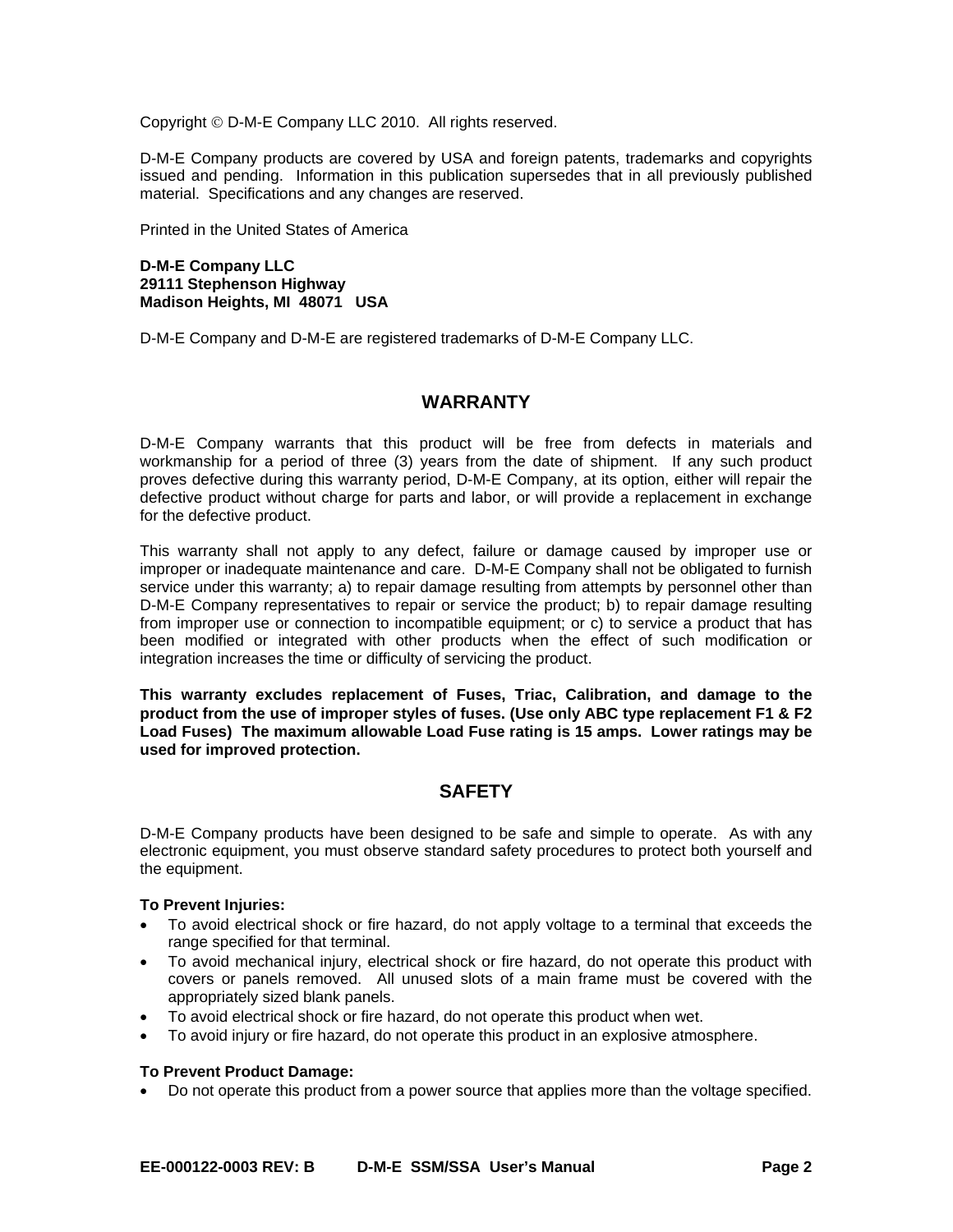# **D-M-E Standard Smart Series Microprocessor-Based Temperature Control Module With Digital Display SSM-15-11, SSM-15-12, SSM-30-12, SSA-15-11, SSA-15-12 (AUSTRALIA)**

#### **GENERAL DESCRIPTION**

This Smart Series® module is a user-friendly temperature controller of world-class caliber.

It is one of the most widely used controllers in the hot runner control industry.

It has a large process temperature display, and it incorporates a 3-digit pushwheel for entering process temperature setpoints.

The illuminated display shows process temperature in Auto, and Manual modes.

Diagnostic fault codes for open ("OPE"), reversed ("bAC"), or shorted ("SHO") thermocouples are displayed digitally. The module automatically inhibits output power to the heater load in Auto mode until such faults are corrected, unless the new "Automatic Bumpless Transfer" option is enabled.

The modules LED display indicators (located at the top left of each digit) show the mode of operation. The power to heater "load" LED doubles as a Smart Start® indicator by blinking during Smart Start. Five separate color-coded LED's located under the display indicate temperature deviation and over/under temperature conditions at a glance.

# **OPERATION**

**Auto Mode:** The microprocessor maintains temperature using a proprietary closed loop control method. The microprocessor anticipates the heater load characteristics to make accurate adjustments and correct for errors.

"Fuzzy logic" is used to minimize overshoot of setpoint on start-ups, and to prevent over and undershoots when changing setpoints.

The SSM/SSA can also display the average percent output power when running in Auto mode.

("% Auto" setting)

**Smart Start® :** Smart Start® is automatic on start-up in Auto mode if the process temperature is below 212°F (100°C), and provides a linear power output ramp to ensure safe heater dry out.

Smart Start<sup>®</sup> is completed after four minutes and thirty seconds has elapsed, or when process temperature exceeds the lesser of either the setpoint or 212°F (100°C) in Auto mode.

Input Fault: Thermocouple break protection, and reversed thermocouple protection, override Smart Start® when in Auto mode. (Output power is inhibited)

Shorted thermocouple protection, thermocouple break protection, and reversed thermocouple protection, inhibit output power in normal Auto mode operation.

If a thermocouple fault occurs when the "Automatic Bumpless Transfer" feature is ON (after operating at setpoint temperature for >10 Minutes), the module will simulate manual mode using the average percent power learned during normal Auto operation.

**Manual Mode:** For no thermocouple, or a thermocouple failure, open loop percent output power is used.

In Manual mode, the microprocessor maintains a power level using an open loop power control method. This enables the user to continue production, and override thermocouple faults until the problem has been resolved. Manual mode overrides thermocouple break protection, shorted thermocouple protection, reversed thermocouple protection, and any other normal automatic modes.

#### **FEATURES**

- Fully self-tuning, fuzzy logic, microprocessor-based control.
- ◆ Selective Cycle<sup>®</sup> and Smart Start<sup>®</sup> to prolong heater life.
- New optional Smart Start heater-dry-out in Manual mode. (Smart Start Override Disable)
- Zero crossing triac triggering for minimum Radio Frequency Interference. (RFI)
- Process temperature display operational even in Manual mode as long as the thermocouple (T/C) is intact.
- Automatic T/C fault protection and cold junction compensation.
- $\bullet$  High impedance potentiometric input allows long distance T/C wiring.
- ◆ 100% solid-state circuitry, no mechanical relays.
- Completely self contained, no external output devices or power supplies required.
- **Fast acting heater load fuses are provided on both** sides of the AC line in 15 amp modules. (Except SSA) Circuit breakers are used in 30 amp modules.
- Electrically isolated, and grounded front panel for operator safety.
- Plug in design for module interchangeability.
- Alarm output capability and Standby Heat (Idle) function with the DME TAS-05-02 module.
- Alarm output, Off, Standby Heat (Idle), and Boost functions available with new TAS-05-12 module.
- New Auto Boost option for automatic temporary raising of temperature at startup. (No additional module required)
- °F/°C configurable.
- J-type, or K-type thermocouple configurable.
- New Lights Out feature can be enabled to shut off the digital LED display during stable Auto control.
- Adjustable response time to shorted thermocouple faults.
- ◆ Compatible with all 10 and 15 amp G-Series<sup>®</sup>, and Smart Series® Main Frames.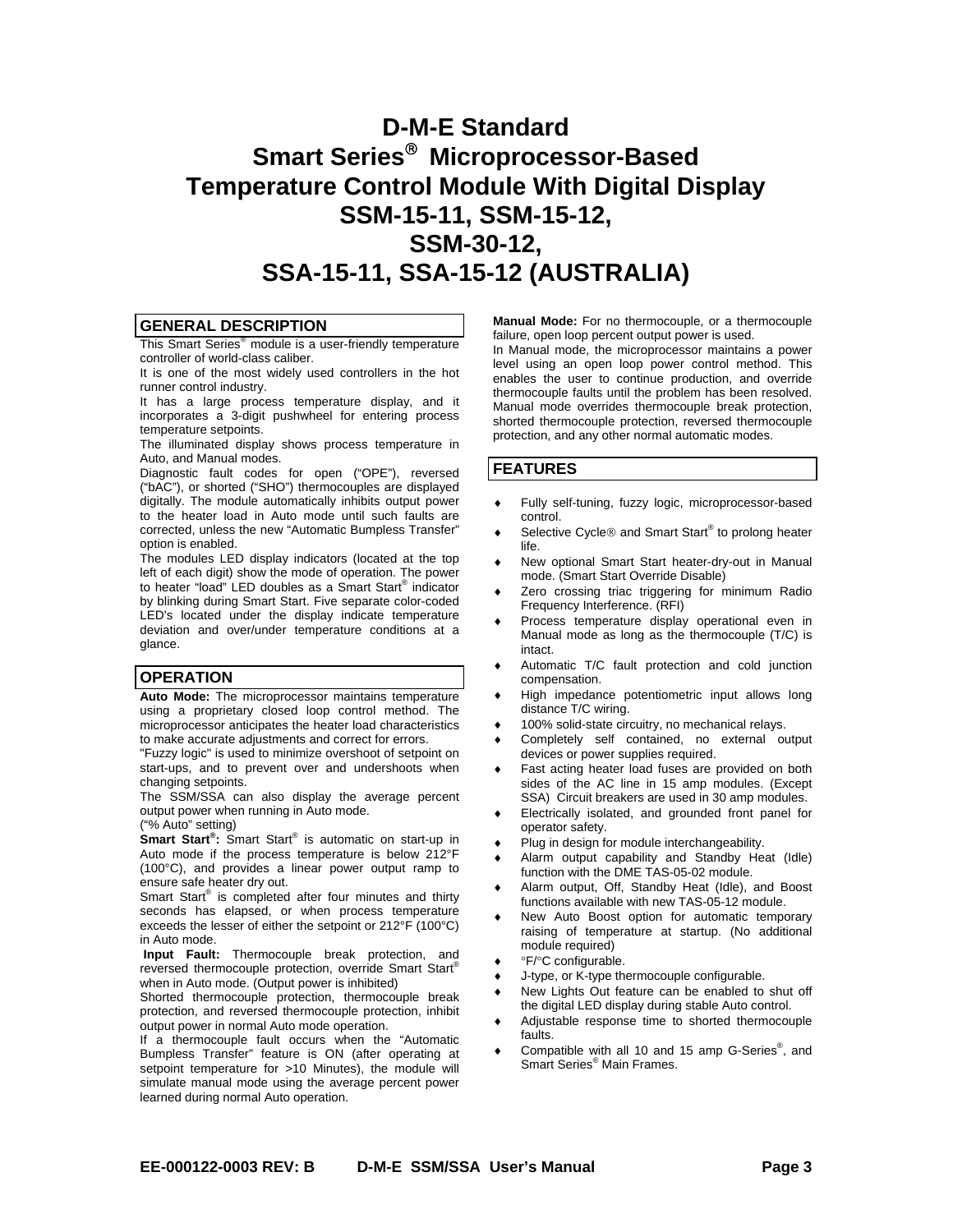

**Figure 1 – Display** 

#### **PERFORMANCE SPECIFICATIONS**

**Auto and Manual Control Modes:** Selective Cycle: high speed time proportioning.

**Temperature Range:** Ambient to 999°F (537°C) with Jtype, and K-type thermocouples.

**Control Accuracy:** +/-1°F (0.5°C), dependent on the total thermal system.

**Temperature Stability:** +/-0.5% of full scale over the ambient range of 32 to 120°F. (0 to 50°C)

**Calibration Accuracy:** Better than 0.2% of full scale.

**Power Response Time:** Less than 0.13 seconds.

**Reset:** Automatically corrects reset to no more than +/-1°F (1°C) at all settings.

**Manual Control:** Adjustable from 0-99%. Maintains output power to within 1% of setting.

**Diagnostics Indicators:** LED's and 3-digit, 7-segment display.

**Smart Start® (SS):** Linear power output ramp from an initial temperature (< 212°F in Auto mode) to ensure safe heater dry out.

**SS Duration:** 4-1/2 minutes.

**SS Override Temperature:** 212°F (100°C) Auto mode only.

### **Operational Mode Priority:**

- Smart Start precedes Auto mode if process temperature is < 212°F.
- Thermocouple (T/C) break, or reversed T/C overrides Auto mode Smart Start, and normal Auto mode.
- Shorted T/C overrides normal Auto mode.
- Manual mode overrides T/C break, T/C open, and reversed T/C.
- The output is inhibited during all T/C fault conditions in Auto mode unless Automatic Bumpless Transfer is enabled.

# **DIAGNOSTICS AND OTHER DISPLAY CODES (See figure 1)**

The SSM/SSA® diagnostics automatically alert the user to a fault condition.

- Shorted thermocouple indicated by flashing *SHO*.
	- **Troubleshooting-**Check for damage to the thermocouple lead wire. Also check for bare, twisted or pinched leads, open load fuse (F2, and/or F1), or excessive distance between the heater and thermocouple.

 Open thermocouple indicated by flashing *OPE*. **Troubleshooting-**

> Check the thermocouple connections and wires for broken leads, check for damage to the sensor, or check for open fusible link resistor (R4, see figure 9)

- Reversed thermocouple indicated by flashing *bAC*.
	- **Troubleshooting-**Check thermocouple wiring for reversed leads.
- Over/Under temperature. The red deviation LED on the left, flashes when the process temperature is below setpoint by 40°F or more. The red deviation LED on the right flashes when the process is above setpoint by 40°F or more.
	- **Troubleshooting-**
		- Under temperature; open heater, low line voltage, t/c problem, open load fuse (F2, and/or F1). Over temperature;

output failure, shorted triac, interacting zones, heater shorted to ground.

- A remote signal ordering the module output off will cause a flashing *OFF* to be displayed.
- A remote signal ordering the module into standby heat (Idle) will cause a flashing *SbH* to be displayed.
- A remote signal ordering the module into boost heat will cause a flashing *bSt* to be displayed. Auto Boost will also display a flashing *bSt*.
- A flashing *Loc* is an indication that the Smart Start Override Disable option is ON, and that the module is in Smart Start. The Auto/Manual and Setpoint controls will be "locked out" while this mode is active.
- A flashing *Loc Err* is an indication someone has changed the front panel settings prior to the completion of Smart Start when the Smart Start Override Disable option is ON. The Auto/Manual and Setpoint controls will be "locked out" when the *Loc Err* diagnostic is active.

#### **Troubleshooting-**

If the module is operating in Auto mode with a process temperature above 212°F (100°C), turn the module off, and change the settings back to their initial positions, then turn the module back on. The module will resume controlling to the entered setpoint.

If the process temperature is below 212°F, (100°C) the module will restart the Smart Start process.

If the module is operating in Manual mode, turn the module off, and change the settings back to their initial positions, then turn the module back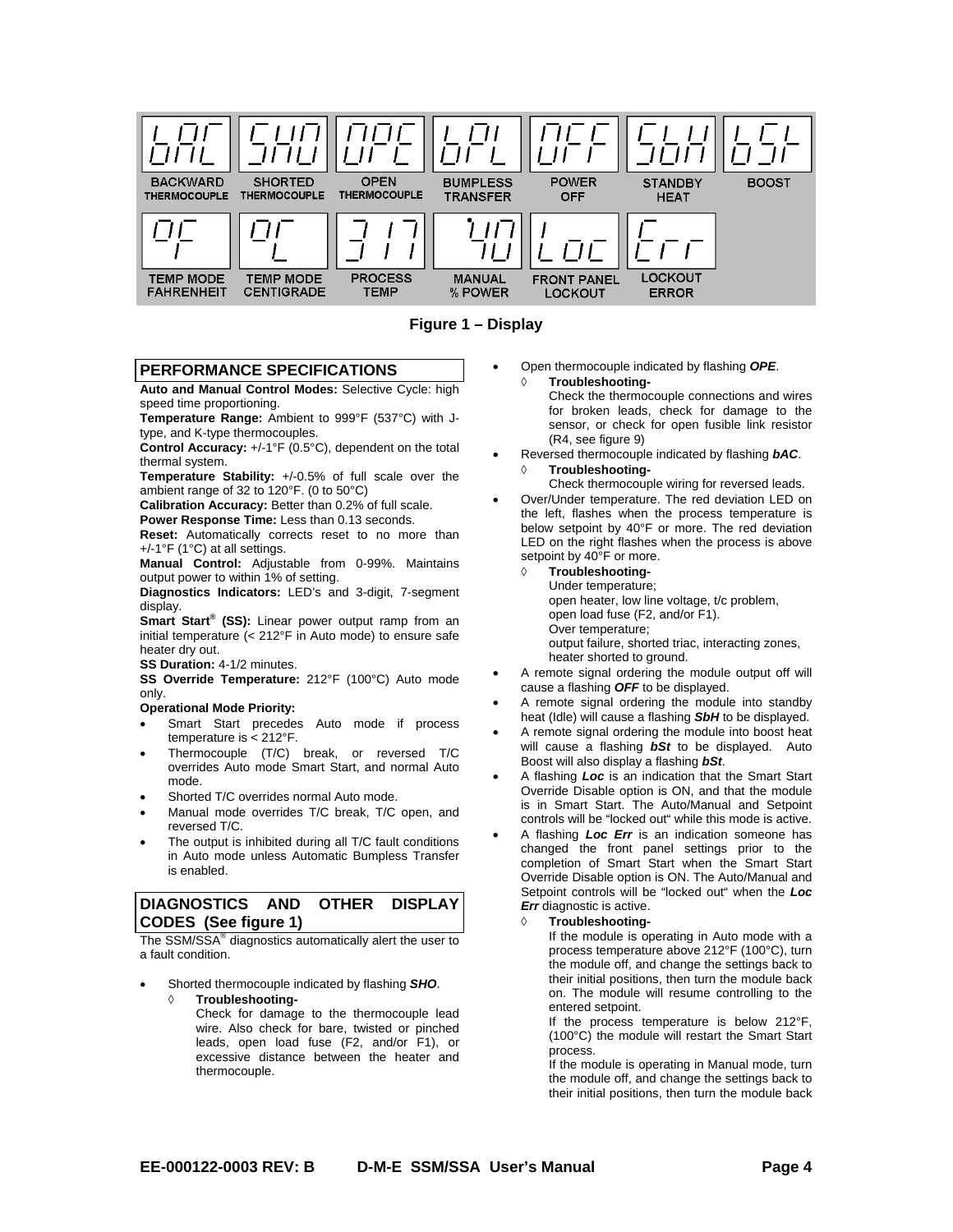on. The module will restart the Smart Start process.

- A flashing *bPL* is an indication that the Automatic Bumpless Transfer option is ON, the thermocouple has failed, and the module has invoked an Automatic Bumpless Transfer.
	- **Troubleshooting-**Either shut down and repair the broken thermocouple, or: Press the AUTO% switch to display and record

the average percent power value being output. Then place the module in Manual mode, and enter the percent power previously recorded.

#### **INPUT SPECIFICATIONS**

**Thermocouple (T/C) Sensor:** Type "J" (default) or Type "K" (optional), grounded or ungrounded.

**External T/C Resistance:** High impedance potentiometric input allows long distance T/C wiring. **T/C Isolation:** Isolated by control circuit power supply.

**Cold Junction Compensation:** Automatic, better than 0.02°F/°F. (0.01°C/°C)

**Open T/C Protection:** Automatically inhibits power to heater in Auto mode.

(Unless Automatic Bumpless Transfer is enabled)

**Reversed T/C Protection:** Automatically inhibits power to heater in Auto mode.

(Unless Automatic Bumpless Transfer is enabled) **Shorted T/C Protection:** Automatically inhibits power to

heater in Auto mode. (Unless Automatic Bumpless Transfer is enabled)

**Input Type:** Potentiometric **Input Impedance:** 22 Meg ohms.

**Input Protection:** Diode clamp, RC filter, and fusible link resistor R4. (See figure 9)

**Input Amplifier Stability:** 0.02°F/°F (0.01°C/°C)

**Input Dynamic Range:** 1000°F (537°C) with J-type, 1000°F (537°C) with K-type.

**Common Mode Rejection Ratio:** Greater than 100 db. **Power Supply Rejection Ratio:** Greater than 90 db.

# **OUTPUT SPECIFICATIONS**

**Voltage/Power Capability: 15 AMP:** 120/240 VAC nominal, single-phase. SSM-15-11: 1800 watts @ 120 VAC SSM-15-12: 3600 watts @ 240 VAC SSA-15-11: 1800 watts @ 120 VAC SSA-15-12: 3600 watts @ 240 VAC **30 AMP:** 240 VAC nominal, single-phase. SSM-30-12: 7200 watts @ 240 VAC **Output Drive:** Internal solid-state-triac, triggered by AC

zero crossing pulses.

**Overload Protection:**

**15 AMP:** Fuses are provided on both sides of AC line. (Except SSA)

**30 AMP:** Fast acting circuit breaker.

**Transient Protection:** dv/dt and transient pulse suppression included.

**Power Line Isolation:** Optically, and transformer isolated from AC lines. Isolation voltage is greater than 2500 volts.

# **ELECTRICAL POWER SPECIFICATIONS**

**Supply Voltage:** 120/240 VAC +10% -20%

**Frequency:** 50/60 Hz

**DC Power Supplies:** Internally generated, regulated and compensated.

**Module power usage:** Less than 5 watts, excluding load. **Dimensions:**

**15 AMP:** 2"W x 7"H x 7 1/2"D (5.08 x 17.78 x 19.05cm) **30 AMP:** 4"W x 7"H x 7 1/2"D (10.16 x 17.78 x 19.05cm) **NOTE:** Standard (240 VAC) modules are compatible with main frames wired for either 240 VAC three phase (standard) or 240 VAC single-phase.

Use SSM/SSA-15-11 for 120VAC operation. Use SSM/SSA-15-12 for 240VAC operation.

#### **FUSE REQUIREMENTS:**

SSM-15: (2) ABC-15 cartridge fuses, F1 & F2 SSA-15: (1) ABC-15 cartridge fuse, F2 (Note: (2) spare ABC-15 fuses included with module) SSM/SSA: (1) 160 mA sub-miniature fuse, or 200 mA ceramic cartridge fuse, F3 (Check Module)

#### **FRONT PANEL CONTROLS AND INDICATORS (See figures 1, 2 and 3)**

**1. DIGITAL LED MULTI-FUNCTION DISPLAY & DISPLAY MODE INDICATORS:** Indicators are located in the display at the top left of each digit. Three 7-segment, digital displays indicate process temperature, % power output, operational modes, and diagnostic codes. **Load Indicator:** LED in display window illuminates when

power is being supplied to the heater. (also blinks during Smart Start® ).

**Manual Control Indicator:** LED in display window

illuminates when in Manual mode. (also blinks after an Automatic Bumpless Transfer)



# **Figure 2 - Pushwheel & Auto / Manual / % Power Switch**

**Shorted Thermocouple (T/C) Indicator:** Digital display alternates "SHO" with process temperature.

**Open T/C Indicator:** Digital display alternates "OPE" with process temperature. (typically "999")

**Reversed (Backward) T/C Indicator:** Digital display alternates "bAC" with process temperature.

**Degrees F/C Indication:** At power up, the module will display "F" or "C" for three seconds, depending on the position of function enable switch S4-7.

**Bumpless Transfer Indication:** If a thermocouple fault occurs with the Automatic Bumpless Transfer feature enabled, (S4-4 switched ON) the module will display "bPL" alternating with the process temperature, and the appropriate thermocouple fault code.

("SHO", bAC", or "OPE")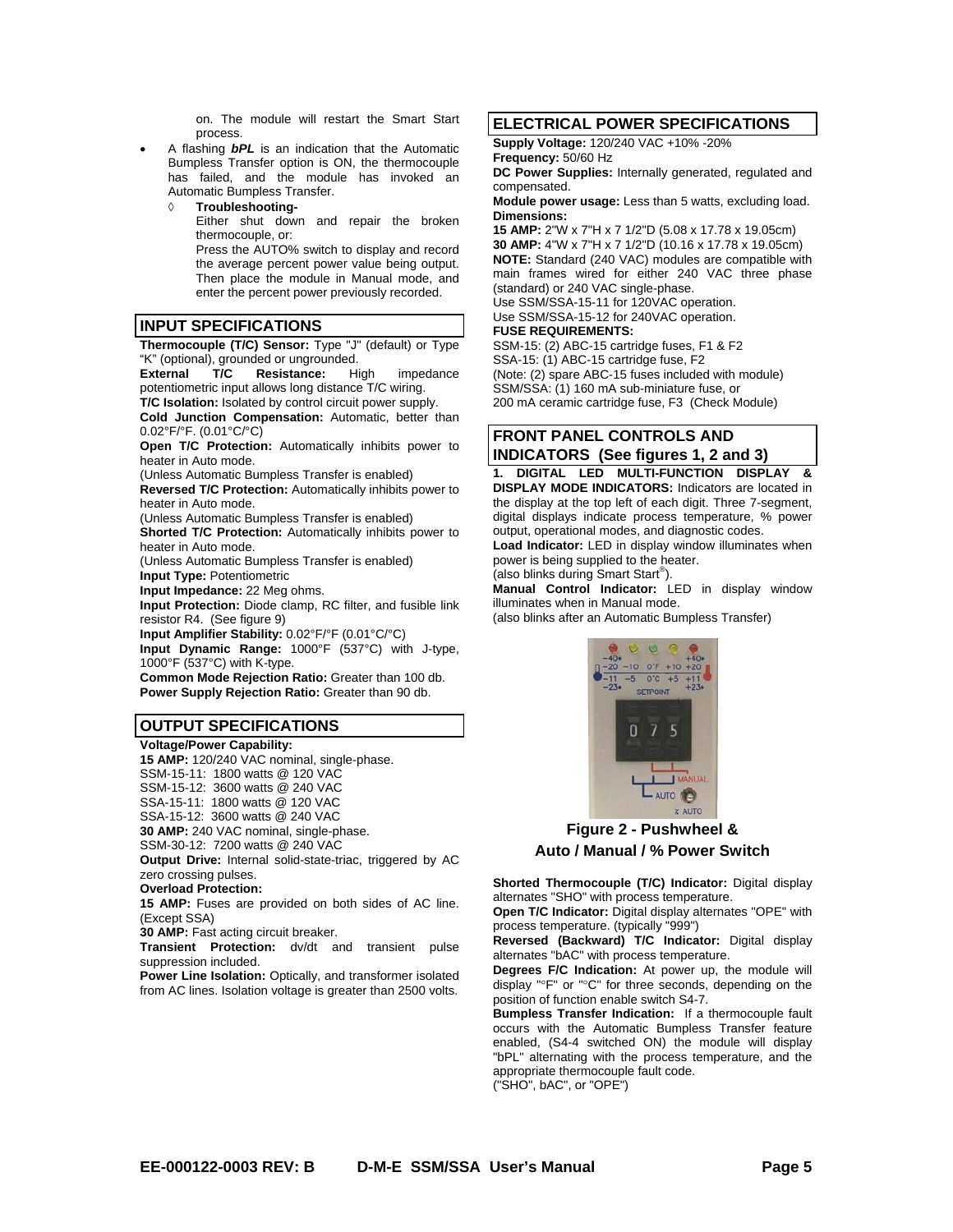**Smart Start Override Disable:** Digital display alternates "Loc" with process temperature during Smart Start if S4-2 is ON.

The display will alternate "Loc" "Err" with process temperature after the completion of Smart Start, if the front panel settings were changed during Smart Start.

**Remote Off Signal:** If switch S1-5 is ON and a remote power off signal is present, the module will display "OFF" alternating with process temperature.

**Remote Standby Heat Signal:** If switch S4-1 is ON and a remote Standby Heat (Idle) signal is present, the module will display "SbH" alternating with process temperature.

**Remote Boost Signal or Autoboost:** If the module is in a boost mode (S1-1,2,3,4), it will display "bSt" alternating with process temperature.



#### **Figure 3 - SSM-15-12 Module**

**Note: The SSM-30-12 module is twice as wide as the SSM-15-12 and has a circuit breaker instead of item 5.** 

**2. TEMPERATURE DEVIATION LIGHTS:** Indicate amount of deviation from setpoint temperature. An outer Red light blinks when extreme over or under temperature condition greater than +/- 40°F (+/- 23°C) exists.

**Temperature Deviation Indicators:** Five separate LED's:  $> +/-20^{\circ}F/11^{\circ}C = (Red), > +/-10^{\circ}F/5^{\circ}C = (Yellow),$  $0^{\circ}F/0^{\circ}C =$  (Green)

**3. SETPOINT / % POWER ADJUSTMENT:** Three-digit pushwheel adjusts setpoint (Auto), or % power (Manual). **Auto Setpoint Control Range:** 0 to 999°F, 0 to 537°C. Resolution: 1°F (1°C)

**Manual (% Power) Control:** Right two digits of three-digit pushwheel.

**Manual (% Power) Control Range:** 0 to 99%.

**4. AUTO / MANUAL / % AUTO SWITCH:** Toggle switch, selects Auto, (setpoint temp.) or Manual (% power) control modes.

Lower momentary position displays the percent power output in Auto mode, or percent power Automatic Bumpless Transfer value in the case of a thermocouple fault.

**5. POWER ON / OFF SWITCH:** Controls AC power to module. 16-amp rocker switch, UL, CSA, VDE approved. SSM-30-12 has a high-speed circuit breaker instead of the switch, UL, CSA, VDE approved.

#### **FUNCTION ENABLE SWITCHES**

- **S1-1** Remote Boost Enable
- **S1-2** Add 10% Boost
- **S1-3** Add 20% Boost
- **S1-4** Auto Boost Enable
- **S1-5** Power Off Enable
- **S1-6** Gain Cut (Normal/Fast Load)
- **S4-1** Standby Heat Enable (Idle)
- **S4-2** Smart Start (SS) Override Disable
- **S4-3** Lights Out Enable
- **S4-4** Auto Bumpless Enable
- **S4-5** SHO Long
- **S4-6** SHO Disable
- **S4-7** Deg F/C



**Figure 4 – Function Enable Switches**

#### **TEMPERATURE MODE °F / °C**

To operate the module in the °F (degrees Fahrenheit) mode, place switch S4-7 in the OFF position.

To operate the module in the °C (degrees Centigrade) mode, place switch S4-7 in the ON position. (See figures 4 and 9) The mode of operation is displayed on startup as either "°F" or "°C".

#### **AUTOMATIC BUMPLESS TRANSFER**

"Automatic Bumpless Transfer" is defined as a thermocouple failure causing the module to automatically switch into manual percent power mode, if the module has learned an average percent power. (The module requires approximately 10 minutes of stable temperature control to learn an average percent power) To enable Automatic Bumpless Transfer, place switch S4-4 in the ON position. To disable the Automatic Bumpless Transfer option, place switch S4-4 in the OFF position. If disabled, the power output will be inhibited after a thermocouple fault occurs. The user will then have to place the module in Manual mode to gain control of the output power.

With an Automatic Bumpless Transfer active, the module will also enter an alarm state. The display will alternate between "bPL" ("bumpless"), the diagnostic code for the thermocouple fault, and the process temperature. If an alarm module is present, it will activate. To silence the alarm, push the AUTO% switch to view the average percent power being used, place the module in Manual mode and enter that percent power.

With Automatic Bumpless disabled, the module will still learn the average percent power, but the user must press the AUTO% switch, and record the average percent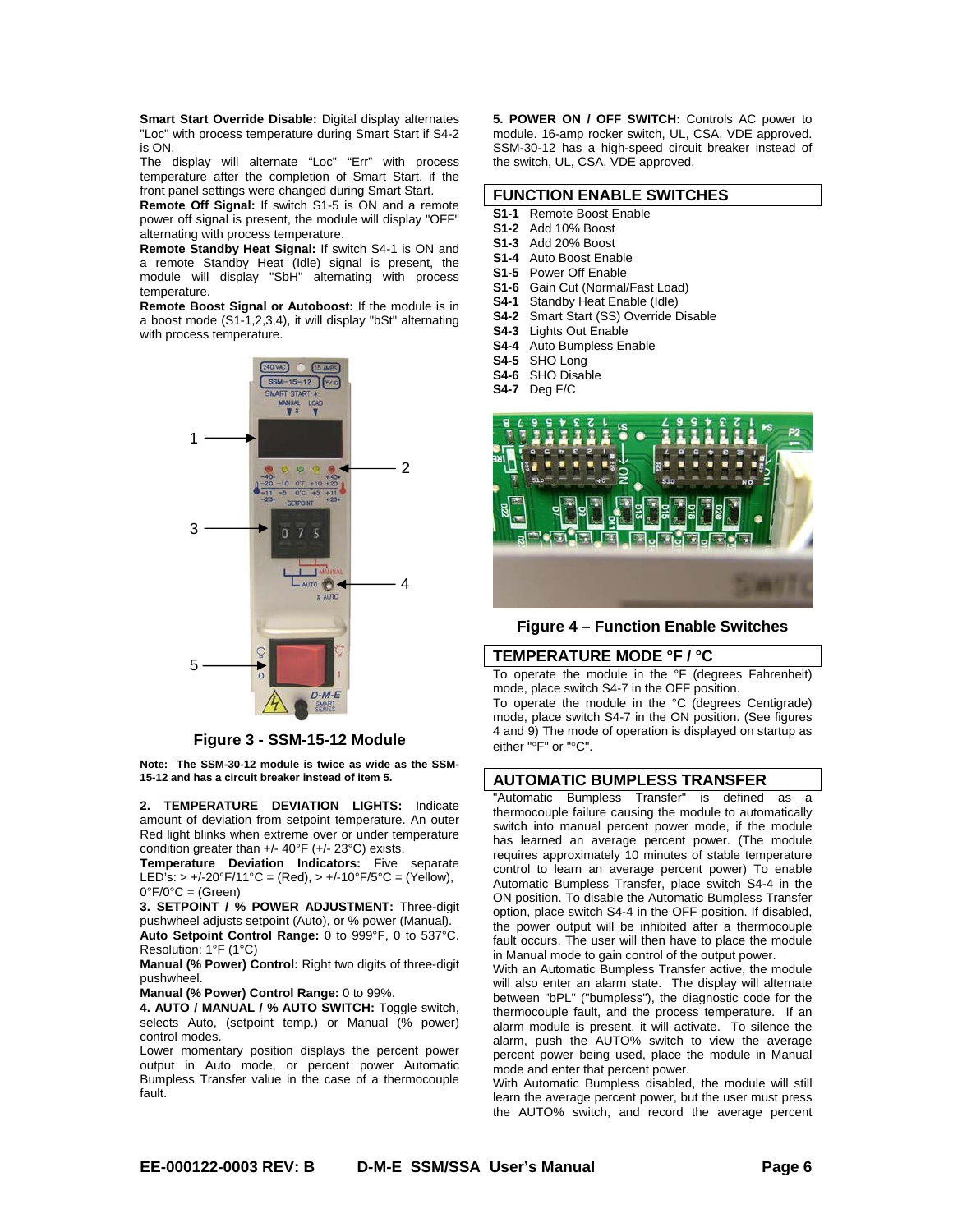power prior to a thermocouple failure. Upon a thermocouple fault, the module will inhibit output power, and will enter an alarm state. The appropriate diagnostic code will alternate in the display with the process temperature. The user must then place the module in Manual mode and enter the recorded percent power. This action will clear the alarm.

#### **LIGHTS OUT FEATURE**

The module can be programmed to shut off the digital LED display during stable Auto mode operation. This is beneficial with large systems (many zones of control) since it makes it easier to locate control zones with problems. To enable this option, set switch S4-3 to ON. After the module achieves stable operation about setpoint for 10 minutes, the digital LED display will turn off. Only the green deviation LED will be on. The display will turn back on automatically should an alarm condition occur, if any of the front panel switch settings are changed, if the process temperature deviates more than +/-10 °F in temperature, or if any remote modes of operation are active. It is recommended that the AUTO% switch be used to temporarily restore the display manually. The display will then turn off again after five minutes of stable operation about setpoint in Auto mode.

#### **SMART START OVERRIDE DISABLE**

This Smart Start module incorporates an option to override the Smart Start feature in Auto mode by toggling the Auto/Manual switch to Manual and then back to Auto. By setting switch S4-2 to ON, this override can now be disabled. With switch S4-2 set to ON, the module will display "Loc" alternating with the process temperature during Smart Start. All front panel switch changes will be ignored during Smart Start. If the user changes any of the front panel settings during Smart Start, the module will continue to display "Loc" to indicate that the front panel is still "locked out". After Smart Start is complete, the module will check for front panel settings changes, and then display "Loc" "Err" alternating with the process temperature if any changes have occurred. Output power will still be active.

If the module is operating in Auto mode with a process temperature above 212°F, (100°C) the user must turn the module off, and change the settings back to their initial positions, then turn the module back on. The module will resume controlling to the selected setpoint. If the process temperature is below 212°F, (100°C) the module will restart Smart Start.

If the module is operating in Manual mode, turn the module off, and change the settings back to their initial positions, then turn the module back on. The module will restart the Smart Start process.

Setting switch S4-2 to ON also activates a new Smart Start feature in Manual mode. With S4-2 ON, a module in Manual mode will ramp from zero percent to setpoint percent power over a 4-1/2 minute period, thus mimicking Smart Start in Auto mode. "Loc" will be displayed in this mode also. "Loc" "Err" will also be displayed afterward, if the user attempts changes to the front panel settings.

# **DESENSITIZING "SHO"**

Shorted Input override, SHO, is defined as a condition when the thermocouple is shorted and the module does not detect a rising temperature that corresponds to the output power being delivered. If the temperature rise does not change at a rate of more than 2°F in 90 seconds, this is interpreted as a Shorted Input.

Sometimes a 2-degree rise in 90 seconds is too sensitive. If this is the case, the module can be desensitized to this situation, or the diagnostic can be totally shut off. Switch S4-5 ("SHO Long") changes the sensitivity to 3 degrees in 255 seconds. Switch S4-6 ("SHO Disable") turns this diagnostic totally off. It is highly recommended that normal sensitivity be tried first. It should be sufficient for all nozzles and most manifolds. Large hot runner manifolds and molds may require desensitization. The SHO Disable feature should only be considered as a final resort.

#### **REMOTE OFF**

When the DME TAS module (or similar mainframe option) initiates an OFF signal, any SSM/SSA module that has this feature enabled will alternate "OFF" with the process temperature, and will shut off power to their respective heaters.\*

To enable this option, switch S1-5 must be set to ON. This allows the user to select the modules in the system that will react to the OFF signal.

\* A communication style mainframe is required to support this feature.



**Figure 5 - Side Panel**

#### **REMOTE STANDBY HEAT (Idle)**

When the DME TAS module (or similar mainframe option) initiates a Standby Heat (Idle) signal, any SSM/SSA module that has this feature enabled, and controlling in Auto mode, will immediately reduce the setpoint temperature to 212°F/100°C.

If the module is controlling in Manual mode, the power output will be reduced to 3%.

This function is useful for the continuous application of low power to heaters to prevent moisture build-up and initiate quick start-ups.\*

To enable this option, switch S4-1 must be set to ON. This allows the user to select the modules in the system that will react to the Standby Heat (Idle) signal.

If a thermocouple failure occurs while in Standby Heat and Auto Bumpless is not enabled, the module will inhibit output power and will enter an alarm state.

If a thermocouple failure occurs while in Standby Heat and Auto Bumpless is enabled, (after stable control for 10 minutes) the module will automatically switch to an average percentage of output power and enter an alarm state. To silence the alarm, push the AUTO% switch to view the average percent power being used, place the module in Manual and enter that percent power.

\* A communication style mainframe is required to support this feature.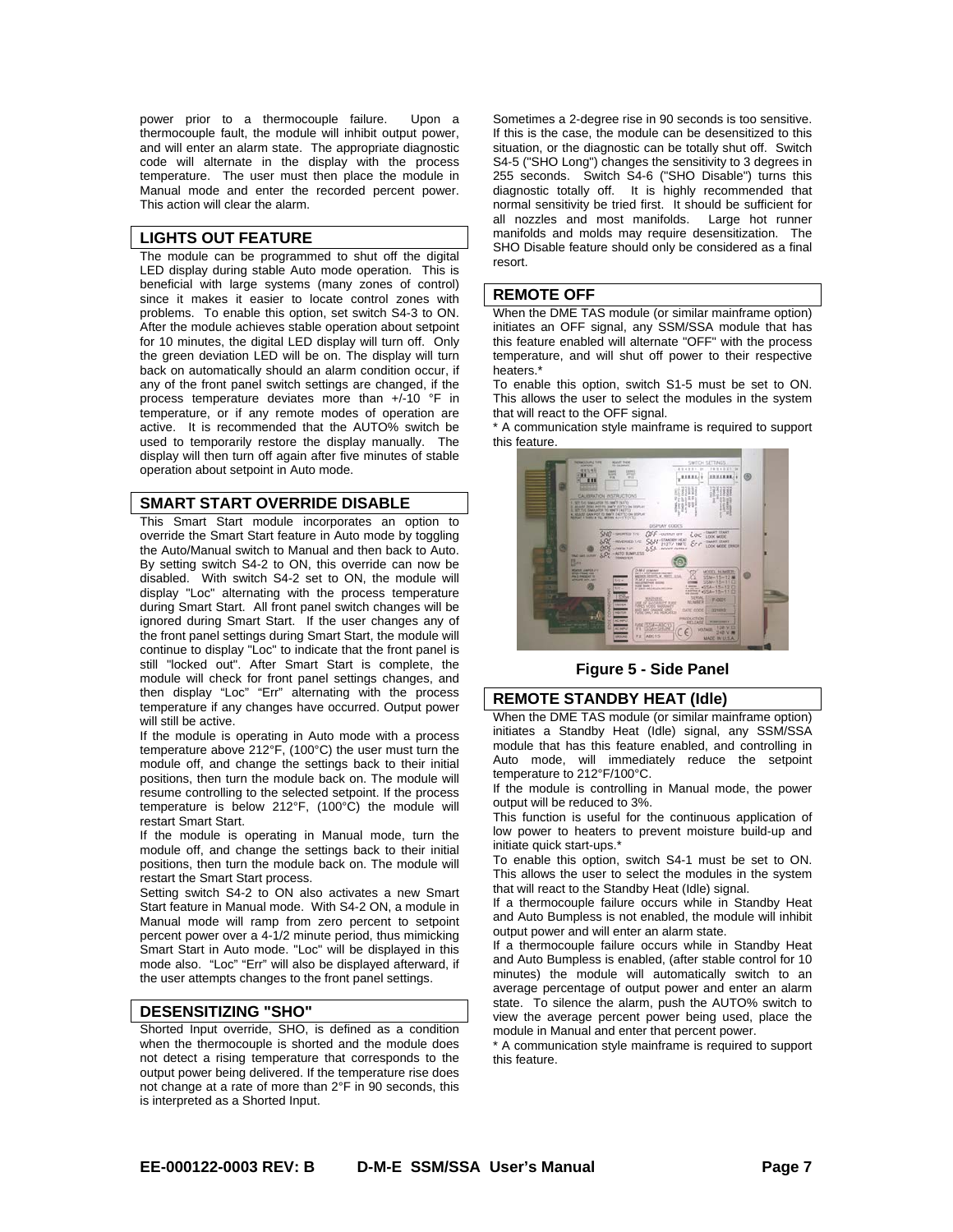# **REMOTE BOOST**

When the DME TAS module (or similar mainframe option) initiates a Boost signal, any SSM/SSA module that has this feature enabled, and controlling in Auto mode, will immediately increase the setpoint temperature according to the settings of switches S1-2 and S1-3. This function is useful for increasing temperature of nozzles for unblocking, or initial startup of the hot runner system.\*

If a thermocouple fails while in Boost, and Auto Bumpless is not enabled, the module will inhibit output power and will enter an alarm state.

If a thermocouple failure occurs while in Boost and Auto Bumpless is enabled, (after stable control for 10 min's) the module will automatically switch to an average percentage of output power and enter an alarm state. To silence the alarm, push the AUTO% switch to view the average percent power being used, place the module in Manual and enter that percent power.

To enable this option, switch S1-1 must be set to ON and either or both switches S1-2 and S1-3 must be ON. This allows the user to select the modules in the system that will react to the Remote Boost signal. Switch S1-2 adds 10% to the entered setpoint. S1-3 adds 20% to the entered setpoint. Having both S1-2 and S1-3 ON adds 30% to the entered setpoint. For example; if S1-2 is ON, and the entered setpoint is 500 degrees, a remote boost input signal will cause the module to assume a 550 degree setpoint. Upon removal of the remote boost signal, the module will return to the 500 degree setpoint. \* A communication style mainframe is required to support

this feature.

#### **AUTO BOOST**

Upon startup, any SSM/SSA module in Auto mode that has this feature enabled will increase the setpoint temperature according to the settings of switches S1-2 and S1-3 after the completion of Smart Start. This function is useful for increasing temperature of nozzles for initial startup of the hot runner system, but doesn't require an external signal.

If a thermocouple fails during Auto Boost, the module will inhibit output power and will enter an alarm state.

To enable this option, switch S1-4 must be set to ON, and either or both switches S1-2 and S1-3 must be ON. This allows the user to select the modules in the system that will react to Auto Boost. Switch S1-2 adds 10% to the entered setpoint. S1-3 adds 20% to the entered setpoint. Having both S1-2 and S1-3 ON adds 30% to the entered setpoint. For example; if S1-2 is ON and the entered setpoint is 500 degrees, power up will cause the module to assume a 550 degree setpoint for a period of 3 minutes after the completion of Smart Start. After 3 minutes, the module will return to the 500 degree setpoint.

If also enabled, the presence of a Remote Boost signal will override Auto Boost. \*

\* A communication style mainframe is required to support this feature.

#### **GAIN ADJUSTMENT (Fast Load PID)**

If temperature oscillates during operation (Fast Load), the user can compensate for this by turning S1-6 to OFF. This is recommended for coil heaters with ungrounded internal thermocouples or very small nozzles.

#### **ALARM OUTPUT**

When a DME TAS module is installed in the DME mainframe, this output feature will activate the alarm output on the TAS module. The TAS module will produce an audible alert, and provide a relay contact closure when a module alarm occurs. This alarm output feature is disabled upon power-up until the process temperature is within 10°F (5°C) of Setpoint temperature. It is also disabled when changing setpoints manually, or remotely. Once the Setpoint temperature is reached, a deviation greater than +/-40°F (23°C) will activate the alarm output.\*

In Manual mode the alarm output will only activate due to a "Loc Err".

The user can silence a temperature deviation alarm by placing the module in Manual mode.

\* A communication style mainframe is required to support this feature.

# **K TYPE THERMOCOUPLE SELECT**

The SSM/SSA module can be converted for a K type thermocouple input by re-configuring the thermocouple type select jumpers. (see figures 6 and 9) Remove jumpers J5 and J6, and install jumpers J7, J8, and J21 for a K type thermocouple input. After converting the T/C to K type, or back to a J type, the module will require re-calibration.

# **CALIBRATION PROCEDURE – J OR K TYPE T/C (See figure 6 and 9)**

1. Insert controller into the calibration fixture\* and turn the power on. Wait 10-15 minutes for warm up.

2. Set the simulation temperature to 200°F (93°C) for Jtype T/C.  $(400^{\circ}F (204^{\circ}C)$  for K-type T/C)

3. Adjust the ZERO trim pot, R13, to read 200 $\degree$ F (93 $\degree$ C) on the display for J-type T/C.

 $(400^{\circ}F (204^{\circ}C)$  for K-type T/C)

4. Set the simulation temperature to 800 $\degree$ F (427 $\degree$ C) for Jtype T/C.  $(650^{\circ}F (343^{\circ}C)$  for K-type T/C)

5. Adjust the GAIN trim pot, R18, to read 800 $\degree$ F (427 $\degree$ C) on the display for J-type T/C.

(650 $\degree$ F (343 $\degree$ C) for K-type T/C)

6. Repeat steps 2 through 5 until no further trim pot adjustment is needed.

7. Turn power off and remove from calibration fixture \*.



#### **Figure 6 - Calibration Potentiometers**

*\*The user can construct a calibration fixture from a DME MFP-1G (or MFHP-1G for 30 amp modules) mainframe and a thermocouple simulator/calibrator. (I.E. Omega model #CL25) A slot must be cut in the top of the main frame in order to access the calibration potentiometers.*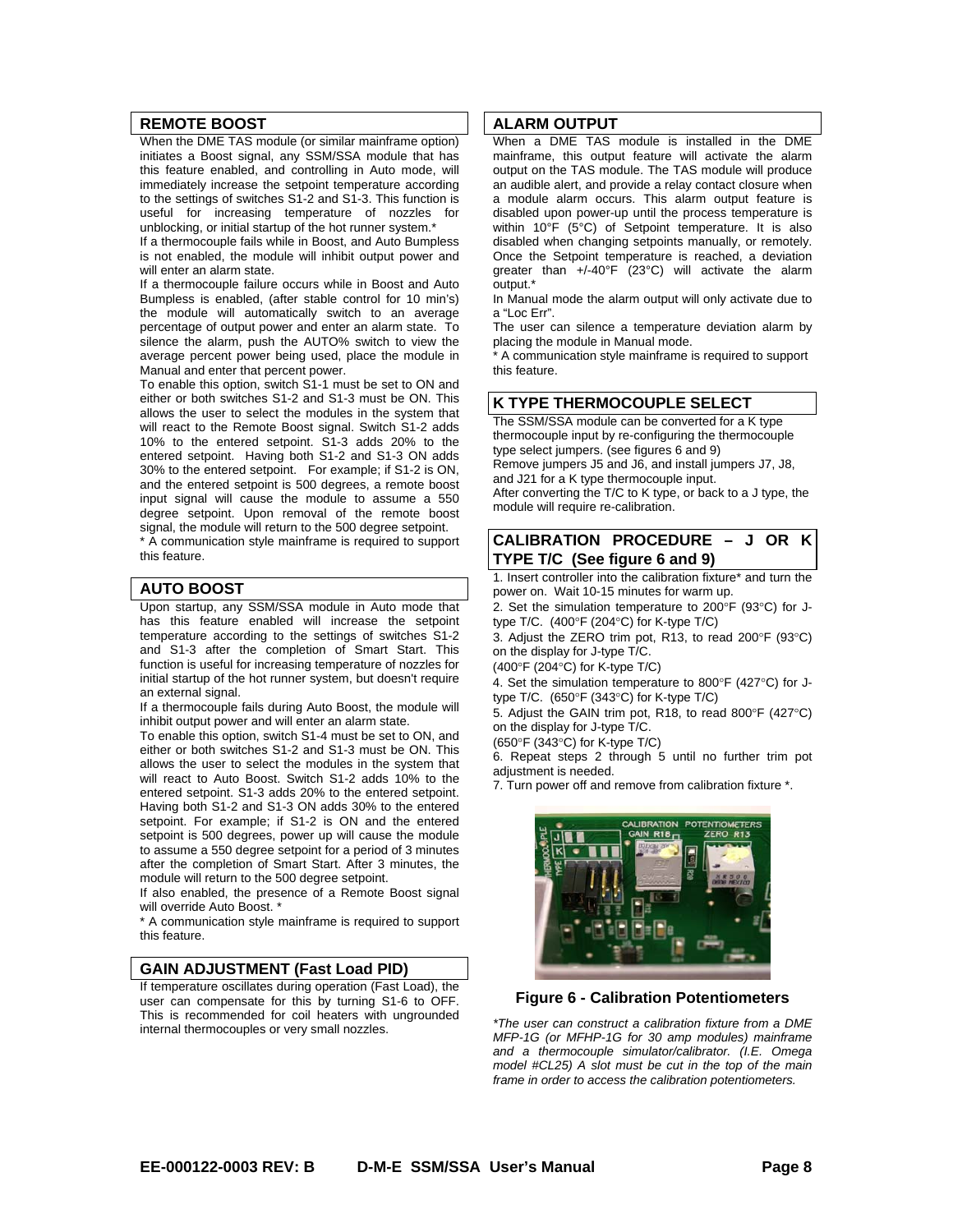# **COMMUNICATION CONNECTOR COMPATIBILITY**

The Communication Connector strip in your mainframe allows communications to all the other modules in the mainframe. If the communications connector in your mainframe has pins 3 & 4 missing, you must order a new communication strip from D-M-E to allow the alarm feature in this module to function properly with a DME TAS module.



# **Figure 7 - Communication Connector Not Compatible**

**It will not work without these pins installed.** The SSM/SSA-15-11/12 and the SSM-30-12 modules are also compatible with an older alarm module that is now obsolete, known as a TAS-15-G.

# **ANTI-ARC FEATURE / TRIAC GATE CUTOFF; POWER CONNECTOR COMPATIBILITY**

The modules power output can now be inhibited until the module is fully seated into a mainframe zone connector, if an operator mistakenly inserts the module into the zone slot while under live power.

**NOTE: This feature is meant as a safeguard to prevent damage to the copper fingers on the module, and by no means should the module be inserted or removed into a mainframe with live power present.** 

In order for this feature to operate, the zone power connector in the mainframe must have an exterminated pin installed in the third position of the connector. If this pin is missing, it can be ordered through D-M-E using replacement part RPM0046.

This feature can be disabled on the module by installing jumper J11 (Gate Cutoff), located near the modules power connector. (See figure 9)

**NOTE: If J11 is not installed, and the mainframe power connector pin is missing from position 3, the module will be unable to output any power until a connector pin is installed in position 3, or J11 is installed.** 

## **EUROPEAN CONFORMITY (CE) REQUIREMENTS**

This module is shipped with a 3MM x 10MM screw that is used to secure the module to a mainframe for the purpose of satisfying CE requirements. (see figure 8) When the module is screwed down securely, this module is considered to be CE compliant.

**Never remove or insert modules when mainframe circuit breaker is on.** 



#### **Figure 8 - European Conformity (CE) Requirement**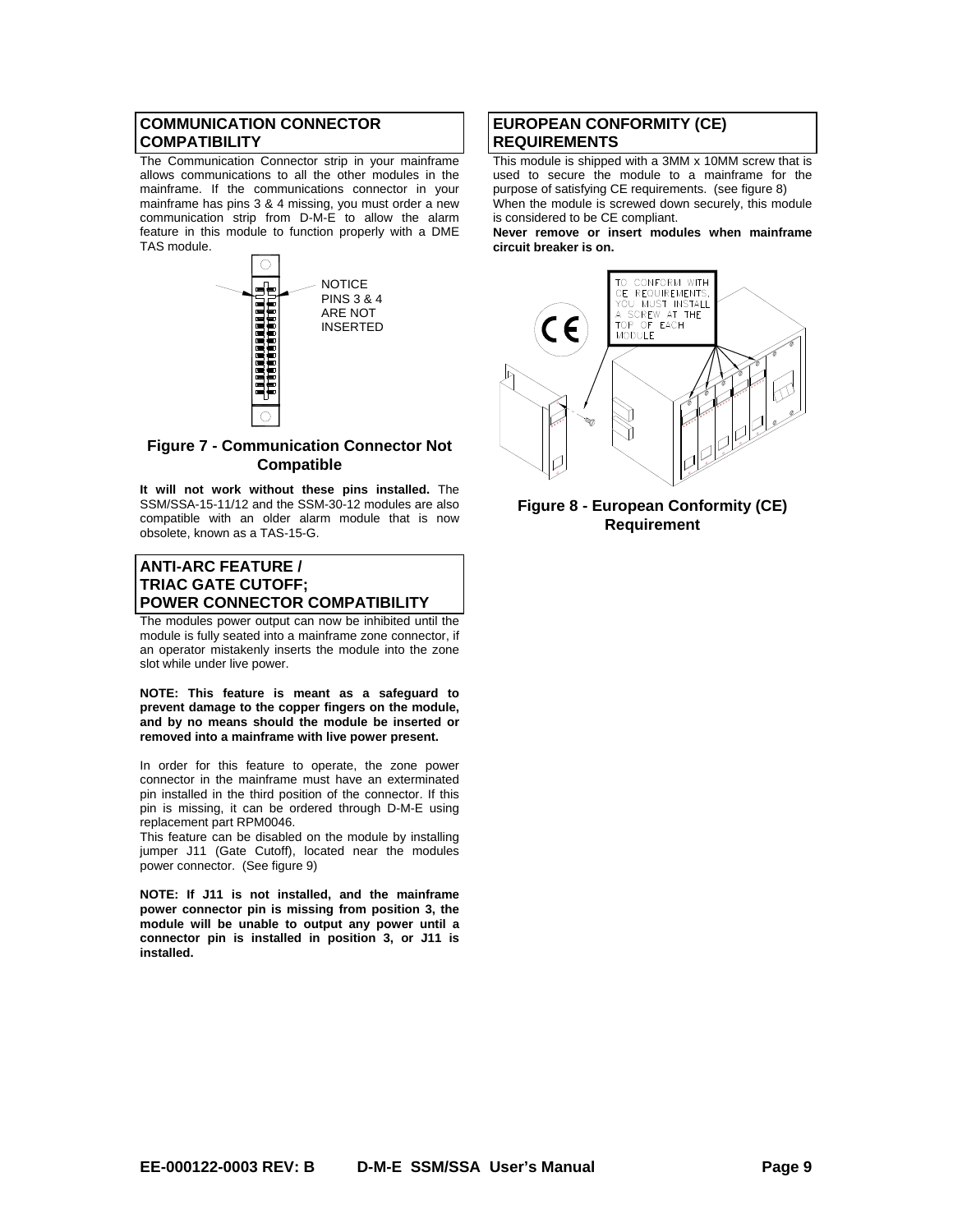# **REPLACEMENT PARTS LIST**

| To meet warranty requirements, use only DME®<br>parts. |                   |  |  |  |
|--------------------------------------------------------|-------------------|--|--|--|
| F1, F2, Fuse, 15 Amp, 250 Volt                         | ABC <sub>15</sub> |  |  |  |
| The use of lower amperage fuses for                    |                   |  |  |  |
| increased protection is recommended.                   |                   |  |  |  |
| Nylatch fastener, Plunger and Grommet                  | <b>NYL0001</b>    |  |  |  |
| Power Rocker Switch, 16 Amp, 250 VAC                   | RPM0008           |  |  |  |
| T1, Transformer, 240/120 Volt                          | RPM0009           |  |  |  |
| U5, Triac Driver                                       | RPM0010           |  |  |  |
| Handle, 15 amp modules                                 | <b>RPM0027</b>    |  |  |  |
| R4, Flameproof Fusible link resistor                   | <b>RPM0050</b>    |  |  |  |
| <b>WARNING! DO NOT SUBSTITUTE</b>                      |                   |  |  |  |
| Setpoint pushwheel switch assembly, on                 | RPM0053           |  |  |  |
| front panel.                                           |                   |  |  |  |
| Q1, Triac, 40 Amp, 800 Volt                            | RPM0054           |  |  |  |
| S3, 3 position switch on front panel                   | RPM0055           |  |  |  |
| F3, Fuse, 160mA, 250 V, Sub-miniature                  | RPM0090           |  |  |  |
| (Check Module for correct fuse RPM#)                   |                   |  |  |  |
| F3, Fuse, 200mA, 250 V, Cer. Cartridge                 | <b>RPM0107</b>    |  |  |  |
| (Check Module for correct fuse RPM#)                   |                   |  |  |  |

# **RETURN POLICY**

The D-M-E<sup>®</sup> SSM<sup>®</sup> and SSA modules are warranted for 3years parts and labor, excluding fuses, triac, & calibration. Contact D-M-E Customer Service for return authorization for repairs, or warranties. Replacement parts are also available through the Customer Service Department.

# **D-M-E Customer Service**

In U.S.: 1-800-626-6653 1-800-387-6600

**SERVICE CENTER U.S.A.**  D-M-E WORLD HEADQUARTERS 29111 STEPHENSON HIGHWAY MADISON HEIGHTS, MICHIGAN 48071 Fax: (800) 461-9965 Internet: www.dme.net

SSM<sup>®</sup>, G-Series<sup>®</sup>, Smart Series<sup>®</sup>, Smart Start<sup>®</sup>, and D-M-E<sup>®</sup> are all registered trademarks of D-M-E Company LLC.

#### **AUSTRALIA:**

Die Mould Equipment Pty. Ltd. ABN: 69 136 336 840 P.O. Box 1156, Unanderra, N.S.W. 2526, Australia Telephone: + 61 (0) 2 4272 3700 Fax: + 61 (0) 2 4271 3099 Internet: http://www.diemouldequipment.com.au/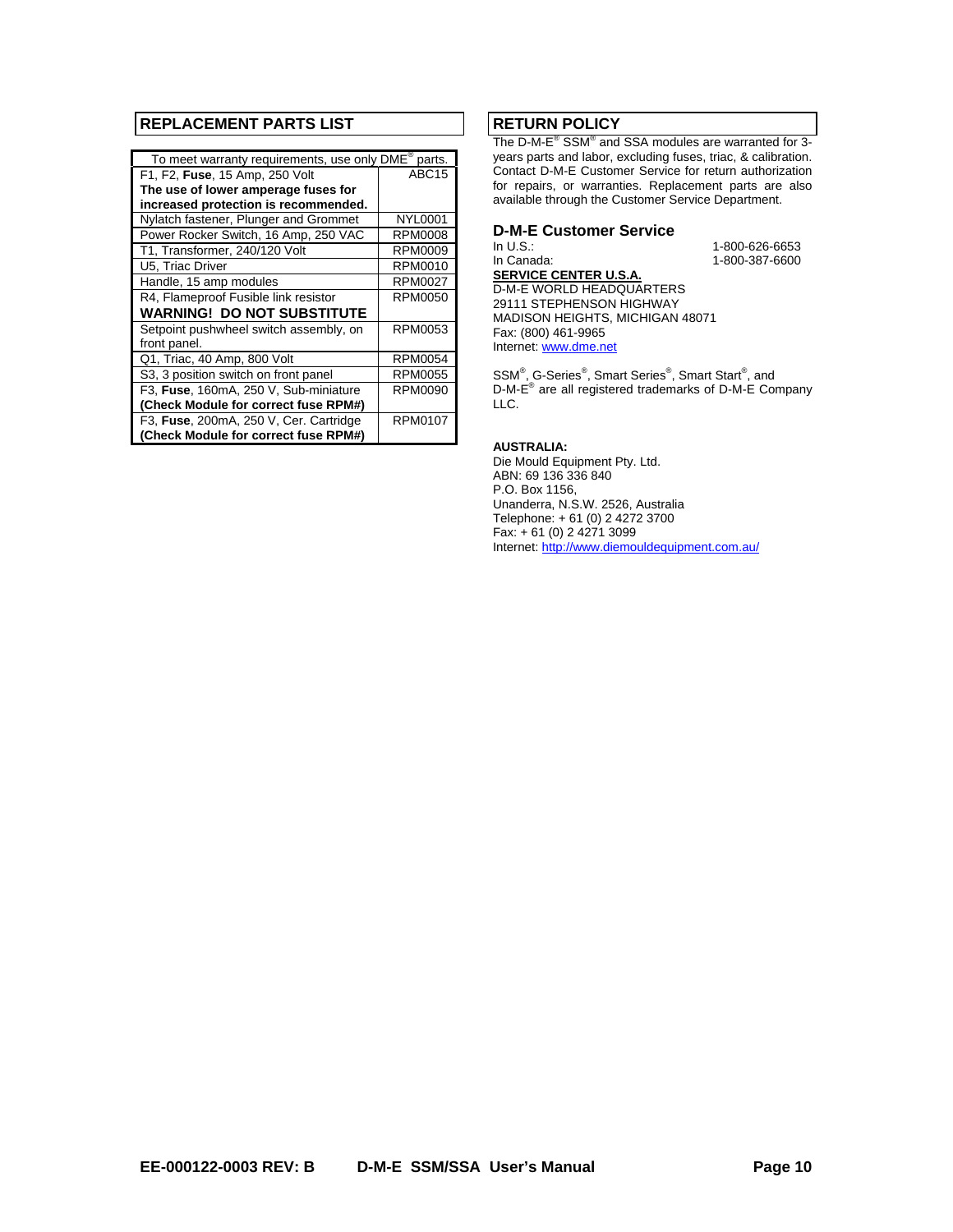# **FRONT PANEL CONTROLS & INDICATORS DIAGNOSTIC TEST PROCEDURE**



E. TEST DONE - POWER DOWN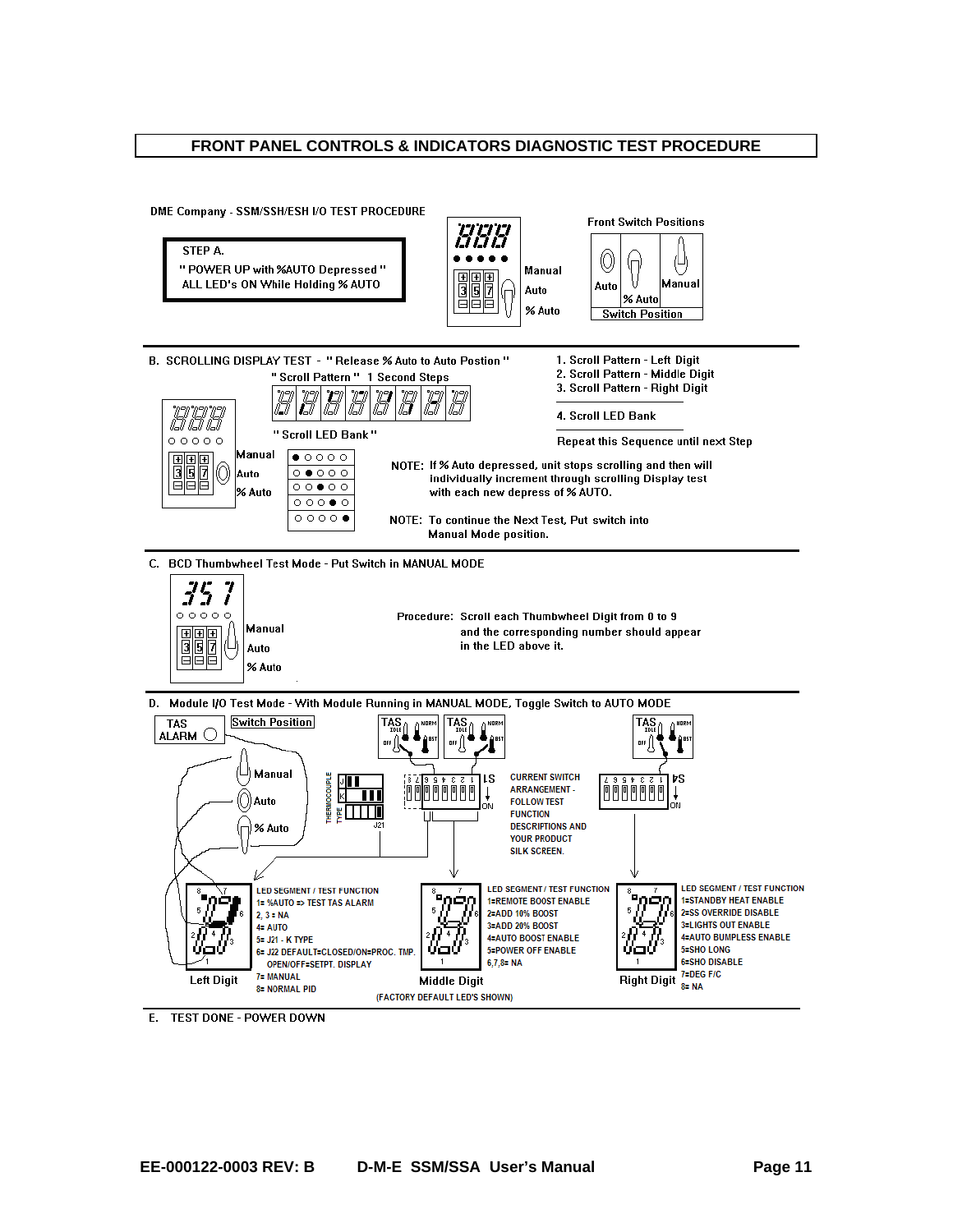

**Figure 9 – SSM-15-12 Main Printed Circuit Board**